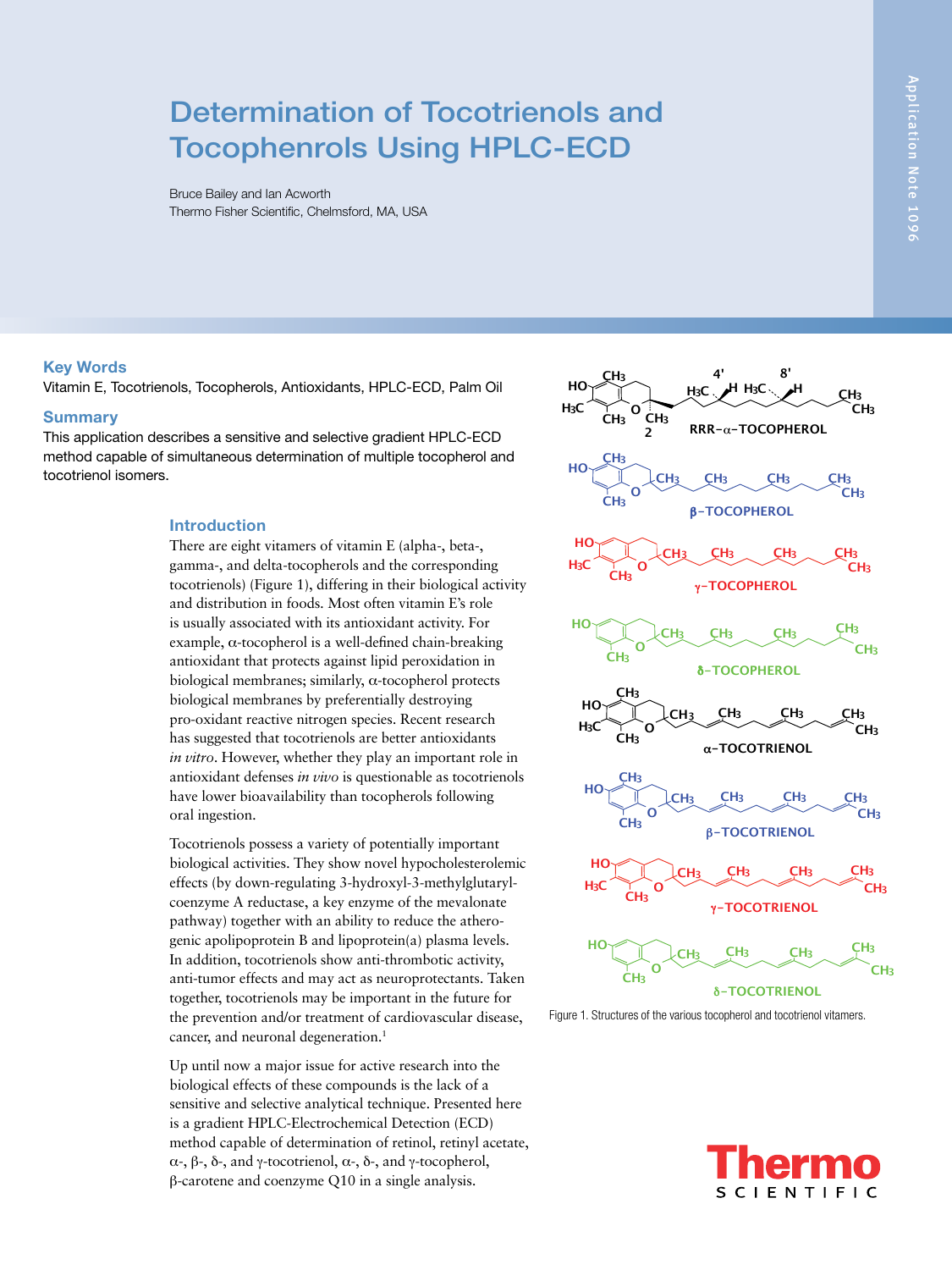## 2 **Materials and Methods**

The gradient HPLC system consisted of two pumps, a dynamic mixer, a refrigerated autosampler, a thermostatic organizer, and an eight channel Thermo Scientific™ Dionex™ CoulArray™ Coulometric Array Detector.

| <b>LC Conditions</b>       |                                                                                                                                                                                                                                                     |
|----------------------------|-----------------------------------------------------------------------------------------------------------------------------------------------------------------------------------------------------------------------------------------------------|
| Column:                    | Thermo Scientific™ Hypersil™ BDS C18, 3 µm,<br>$3.0 \times 150$ mm                                                                                                                                                                                  |
| Temperature:               | 32 °C                                                                                                                                                                                                                                               |
| Mobile Phase A:            | Acetonitrile – Water, 90:10 $(v/v)$ containing<br>20 mM Sodium Perchlorate and 5 mM<br>Perchloric Acid                                                                                                                                              |
| Mobile Phase B:            | Acetonitrile $-$ 1-Propanol, 65:35 (v/v) containing<br>20 mM Sodium Perchlorate and 10 mM<br>Perchloric Acid                                                                                                                                        |
|                            | Gradient Conditions: Initial isocratic condition using 10% B for 4 min,<br>then a linear gradient from 10-100% B for<br>21 min followed by a 9 min hold at 100% B<br>before returning to initial conditions for 5 min.<br>Total run time was 40 min |
| Flow Rate:                 | $0.6$ mL/min                                                                                                                                                                                                                                        |
| Injection Volume:          | 10 µL, tray at 4 $^{\circ}$ C                                                                                                                                                                                                                       |
| <b>Detector Conditions</b> |                                                                                                                                                                                                                                                     |
| Detector:                  | Model 5600A CoulArray                                                                                                                                                                                                                               |
| <b>Applied Potentials:</b> | -700, 0, 75, 150, 225, 300, 375, and<br>450 mV (vs. Pd)                                                                                                                                                                                             |



Figure 2. Chromatographic and voltammertric separation of standards. Inset shows the behavior of the tocotrienol isomers.



Figure 3. Current-voltage behavior of the tocotrienol isomers.

## **Standard Preparation**

The  $\alpha$ -,  $\beta$ -,  $\delta$ -, and γ-tocotrienols were obtained from Calbiochem and were used without further purification. Retinol, retinyl acetate, α-, δ-, and γ-tocopherols, β-carotene and coenzyme Q 10 were obtained from Sigma Chemical Co., St. Louis, M0. Stock standards were made by dissolving approximately 10 mg of each compound in 10 mL of ethanol with the exception of the carotenoids and Q10. For these more lipophilic compounds, 1.0 mg was dissolved in 5.0 mL of hexane followed by dilution with 15 mL EtOH. Stock solutions were then assayed spectrophotometrically and assigned a concentration value prior to the addition of 10 mg/L butylated hydroxyanisole (BHA) as a preservative. Dilutions were made in ethanol containing 10 mg/L BHA.

#### **Sample Preparation**

Palm oil samples obtained were obtained from Drs. Sumit Shah and Paul Sylvester of University of Louisiana, College of Pharmacy. Samples were weighed and diluted with ethanol prior to injection. The samples were placed in a –80 °C freezer for storage prior to analysis.

#### **Results and Discussion**

The separation of tocotrienol isomers was achieved using both chromatographic and voltammetric techniques as shown in Figure 2. The current voltage relationship for the various tocotrienol isomers are illustrated in the hydrodynamic voltammogram shown in Figure 3. These figures illustrates that alpha tocotrienol has a lower oxidation potential (75 mV vs. Pd) than the beta and gamma tocotrienol isomers (150 mV vs. Pd), while the delta isomer has the highest oxidation potential (225 mV vs. Pd) of the group. This is similar to the response observed for the alpha, gamma and delta tocopherol isomers shown in Figure 2. The separation method employed was not able to separate the beta and gamma tocotrienol isomers.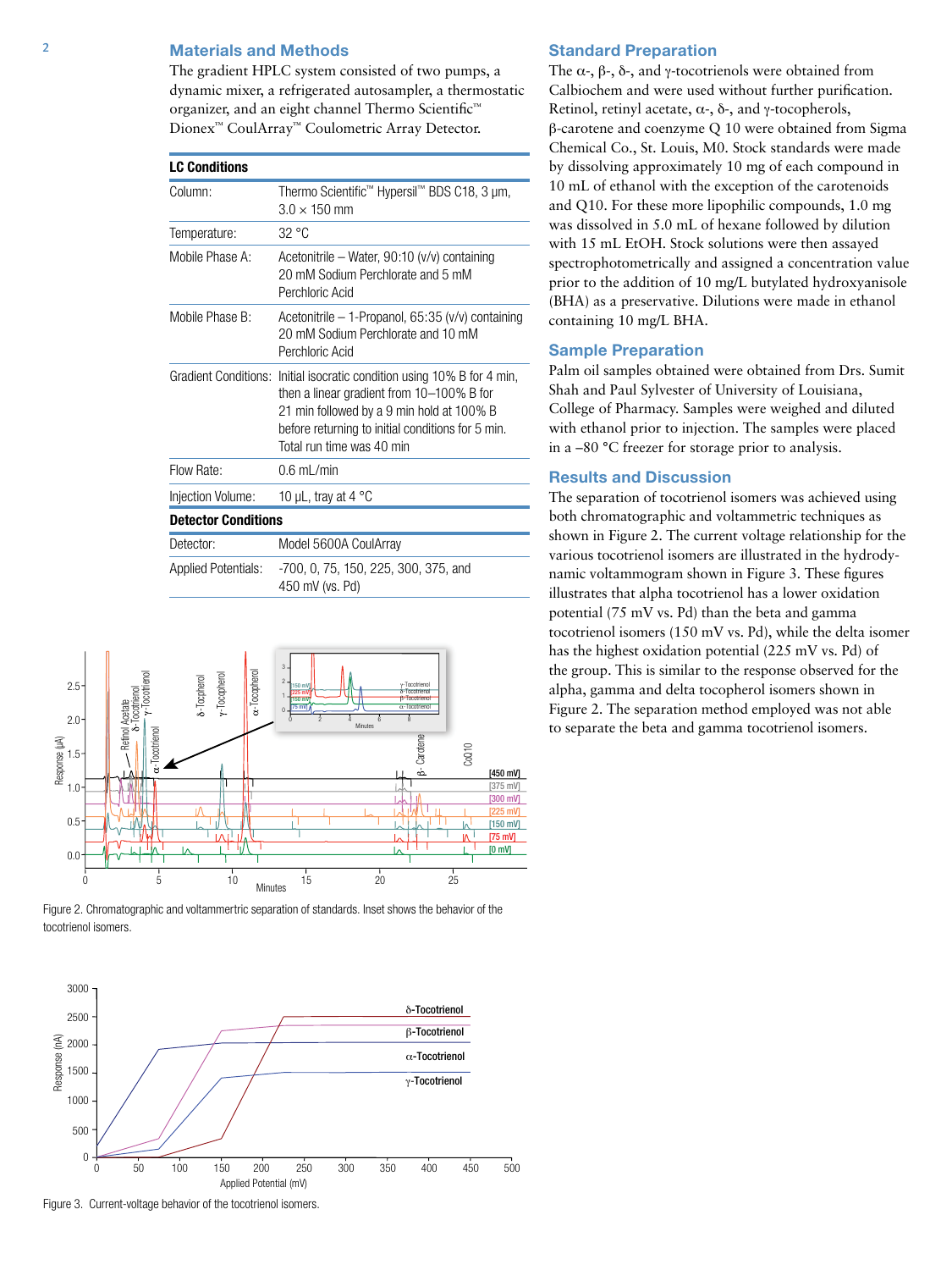Figure 4 illustrates that excellent linear response from 125 fmol to 25 pmol for both delta and gamma isomer and 250 fmol to 25 pmol for the alpha isomer was observed. Recently, this dynamic range was further extended up to 2.5 nmol for these isomers (data not shown). Thus a dynamic range of more than 105 can be achieved using the CoulArray Coulometric Array Detector. The limit of detection for the various tocotrienol isomers is 250, 74 and 10 (fmol) for the alpha, delta and gamma tocotrienols, respectively. The response for the alpha tocotrienol isomer was limited due to autooxidation even though preservative antioxidants were included in the stock solutions and all subsequent dilutions. Previous work on the analysis of fat-soluble vitamins at ESA, now part of Thermo Scientific, has shown that a lower limit of detection of less than 20 fmol was achieved for the analysis of alpha tocopherol. The reason for this discrepancy is unknown and will require further investigation.

The analysis of tocotrienols and tocopherols from palm oil is shown in Figure 5. The amount of tocotrienols and tocopherols observed in palm oil samples were high and has been reported in mg/kg amounts. Since the CoulArray Coulometric Array Detector is capable of detecting fmol levels of tocotrienols it should be possible to determine the levels of these compounds from plasma samples after the consumption of foods, such as palm or rice bran oil, which are rich in tocotrienols. In a recent paper that utilized the CoulArray detector for the analysis of tocotrienols from tissue samples,<sup>2</sup> no tocotrienols could be determined even though the levels of the tocopherols were easily detected in rats fed standard diets supplemented with corn oil. By using higher initial plasma volumes in combination with the analytical approach described in this paper, it should be feasible to work out a suitable methodology for the analysis of plasma tocotrienols. Due to susceptibility of these compounds to undergo auto-oxidation the extraction method must include suitable protective antioxidants. In the current study the antioxidant BHA did not completely prevent the degradation of alpha tocotrienol. Further attempt to stabilize this compound by using 10 times the amount of alpha tocopherol and Coenzyme Q10 improved the situation but did not completely abolish its degradation. It is important to establish a suitable technique for the analysis of tocotrienols from plasma since it is thought that alpha tocotrienol may be 40–60 times more potent in preventing lipid oxidation than alpha tocopherol.3,4 There is also evidence that they may play an important role in lowering cholesterol and may influence the progression of certain cancers.<sup>5</sup>



Figure 4. Linearity of the toctrienol standards.



Figure 5. Separation of analytes from palm oil.